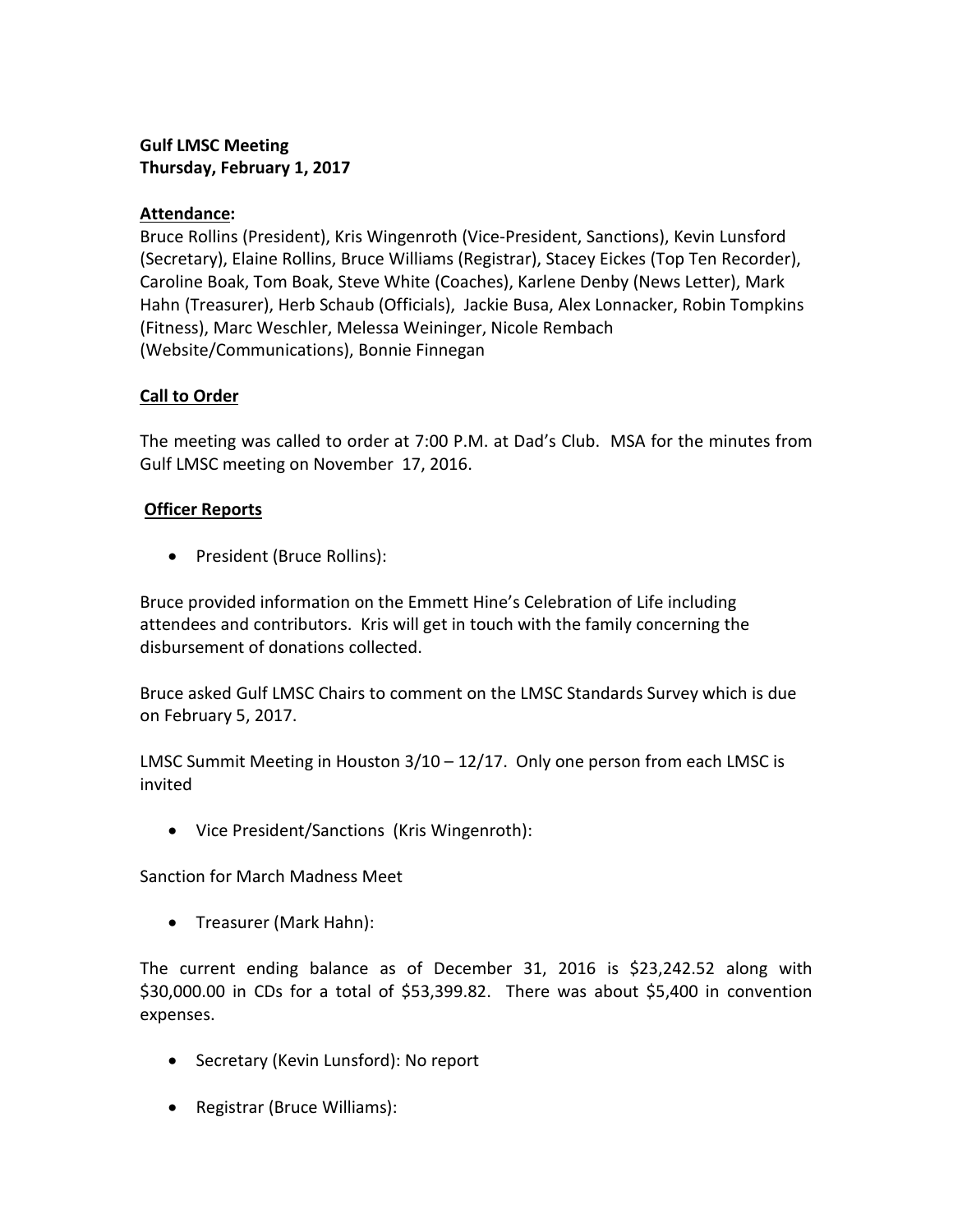For 2016, we ended with 1,505 registered swimmers. As of January 31, 2017, there were 1,020 registered swimmers in the Gulf and 32 clubs registered. There were 35 clubs registered for 2016. There was a discussion about reduced registration for late registering swimmers.

• Top Ten Recorder (Stacey Eickes):

Meets results from the November Classic are finished along with the SCM season. Results from the Jesse Coon SCY meet have been submitted. The Gulf website needs to be updated with regards to meet directors communicating with Stacey. Stacey also would like a list of officials at each meet.

• Officials (Herb Schwab):

Herb described an Officials' Certification Program. This is mainly targeted for LMSCs that are lacking officials. The program includes online videos and tests and is only for starters and stroke and turn judges. There is no cost for the program.

• Communications (Nicole Rembach):

Nicole discussed the new FaceBook page, Twitter account and Instagram page for the Gulf LMSC. There was a discussion about providing Nicole with names and e-mail addresses of Gulf swimmers through Mail Chimp to communicate more effectively about Gulf LMSC events and activities.

• Newsletter (Karlene Denby):

Karlene gave a summary of the Quarterly Letter for Winter 2017 including meet recaps for the Jesse Coon Meet and the Relay Meet and Top 10 swimmers. She is in the process of finalizing an article about Emmett Hines.

• Coaches/Fitness (Robin Tompkins):

Robin gave a summary of four clubs participating in the 400 yard kick. Emphasis on fitness activities have to center around getting the coaches involved.

• Coaches (Steve White):

Steve reiterated the need to work together with Robin to contact coaches.

#### **Old Business**